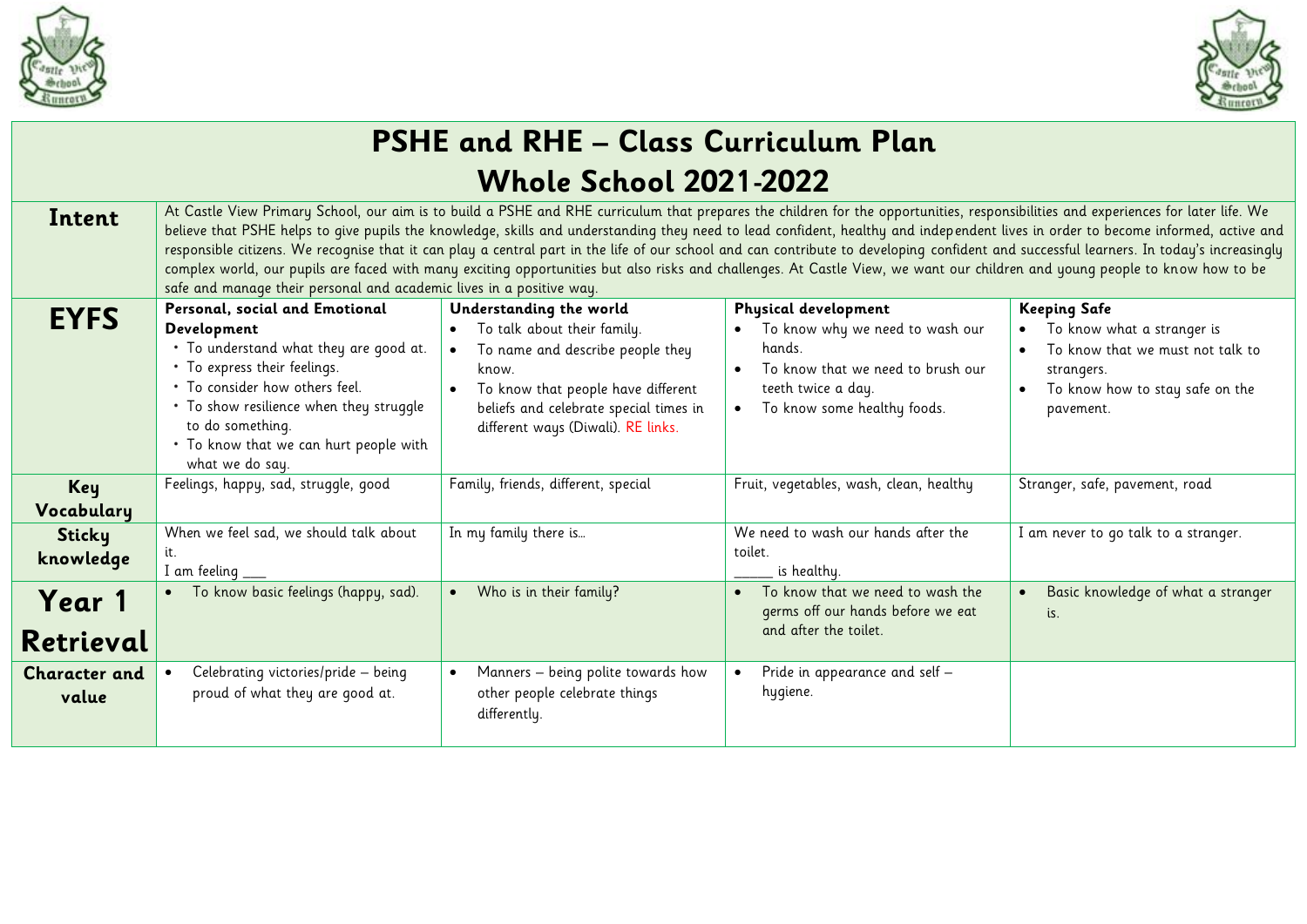



**Health and Well-being** 

|                   | Relationships                                                                                                                                                                                                                                                                                                                                                                                                               | Living in the Wider World                                                                                                                                                                                                                                                                                                 | Health and Well-being                                                                                                                                                                                                                                                                                                                                                                          |
|-------------------|-----------------------------------------------------------------------------------------------------------------------------------------------------------------------------------------------------------------------------------------------------------------------------------------------------------------------------------------------------------------------------------------------------------------------------|---------------------------------------------------------------------------------------------------------------------------------------------------------------------------------------------------------------------------------------------------------------------------------------------------------------------------|------------------------------------------------------------------------------------------------------------------------------------------------------------------------------------------------------------------------------------------------------------------------------------------------------------------------------------------------------------------------------------------------|
| Year 1            | Families and friendships                                                                                                                                                                                                                                                                                                                                                                                                    | Belonging to a community                                                                                                                                                                                                                                                                                                  | Physical health and Mental wellbeing:                                                                                                                                                                                                                                                                                                                                                          |
|                   | To know about people who care for them and the roles<br>they play, e.g. parents, siblings, grandparents, relatives,<br>friends, teachers<br>To know what it means to be a family and how families<br>$\bullet$<br>are different<br>To know about the importance of telling someone if they<br>$\bullet$<br>are worried about something in their family.<br>Links to quided reading - characters feelings and how we<br>know | To know about rules in different situations<br>To know that different people have different<br>needs.<br>To know how we care for people, animals and<br>$\bullet$<br>other things.<br>To know how they can look after the<br>$\bullet$<br>environment, e.g. recycling<br>Links to $RE - belonging to a community/culture$ | To know what it means to be healthy<br>To know about basic hygiene routines<br>To know about healthy and unhealthy foods.<br>To know about people who can help them to stay<br>healthy<br>To know how to keep safe in the sun<br>Links to PE - benefits of exercise/keeping healthy                                                                                                            |
|                   | Safe relationships:<br>To know about what it means to keep something private,<br>including parts of the body that are private (The PANTS<br>rule)<br>To identify types of touch and how they make people feel<br>$\bullet$<br>(e.g. hugs, tickling, kisses and punches).                                                                                                                                                    | Links to Science (animals and plants)<br>Media literacy and Digital resilience:<br>To know how and why people use the internet.<br>$\bullet$<br>To know the benefits of using the internet and<br>$\bullet$<br>digital devices.                                                                                           | Growing and changing<br>To recognise what makes them special and unique<br>To know how to manage when finding things difficult<br>To know how they are the same and different to<br>others<br>To know about different kinds of feelings                                                                                                                                                        |
|                   | To know how to touch and that they must ask for/qive<br>$\bullet$<br>permission<br>Respecting ourselves and others<br>To know what kind and unkind behaviour is and how it<br>can make people feel<br>To know what respect means<br>$\bullet$<br>To know about class rules, being polite to others, sharing<br>$\bullet$<br>and taking turns.<br>Links to quided reading - characters behaviour in a story                  | To know how people find things out and<br>$\bullet$<br>communicate safely with others online.<br>Links with computing/using the internet<br>Money and work<br>To know that everyone has different strengths,<br>in and out of school.<br>To know about different jobs and how we earn<br>money.                           | To know how to recognise their feelings<br><b>Keeping Safe</b><br>To know how rules can help to keep us safe<br>To know why some things have age restrictions, e.g.<br>TV and film, games, toys or play areas<br>To know how to keep safe online<br>To know what a stranger is and that we must not<br>talk to or go with a stranger.<br>To know who to tell if they see something online that |
| Key<br>Vocabulary | Feelings, secrets, afraid, similar, different, polite, respect,                                                                                                                                                                                                                                                                                                                                                             | Rules, strength, environment, spend, earn, work                                                                                                                                                                                                                                                                           | makes them feel unhappy, worried, or scared<br>Links with computing/E-safety<br>Diet, exercise, rest, clean, goals, help.                                                                                                                                                                                                                                                                      |
|                   |                                                                                                                                                                                                                                                                                                                                                                                                                             |                                                                                                                                                                                                                                                                                                                           |                                                                                                                                                                                                                                                                                                                                                                                                |

**Living in the Wider World**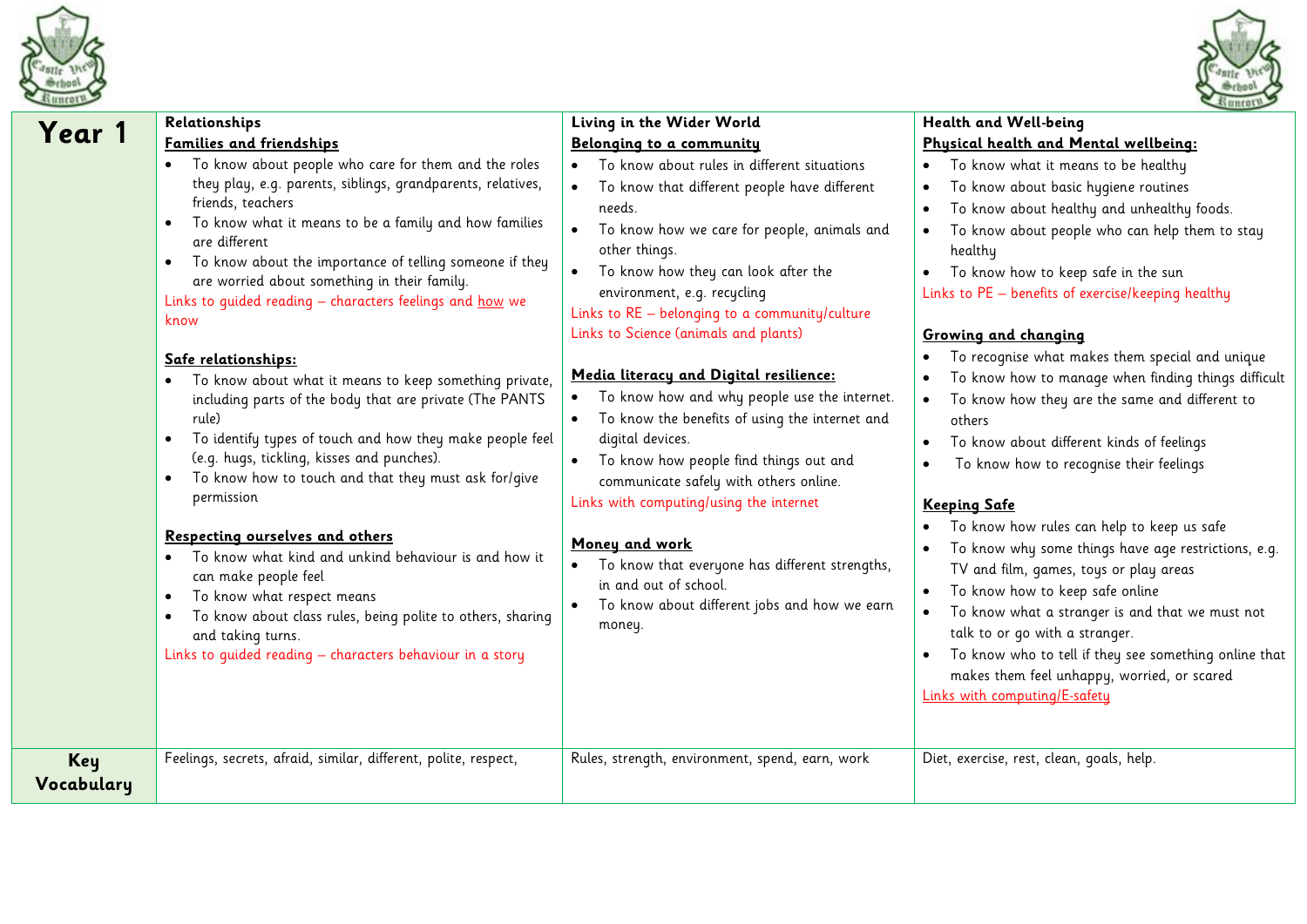



| <b>Sticky</b><br>Knowledge<br><b>Character and</b> | In my family there is<br>If a secret makes you feel bad, you shouldn't keep it.<br>Feelings that we might feel are happy, sad, angry,<br>excited.<br>Teamwork and cooperation - part of their family, working                                                                                                                                                                                                                                                                                                                                                               | We follow the rules to keep everybody safe.<br>$\bullet$<br>Everybody is unique (different) but we are all<br>equal.<br>You can earn money when you go to work.<br>$\bullet$<br>Routine and structure - following rules                                                                                                                                                                                                                                                                                                                                                                                                                                                            | I can keep my body healthy by (naming one -<br>eating healthily, exercise, rest.<br>I can ask my teachers, friends or my family for help if<br>I need it.<br>A feeling is how we feel inside and how our body<br>acts to something.<br>I must never go with or speak to a stranger.<br>Celebrating victories - Recognising their strengths and                                                                                                                                                                                                                                                                    |
|----------------------------------------------------|-----------------------------------------------------------------------------------------------------------------------------------------------------------------------------------------------------------------------------------------------------------------------------------------------------------------------------------------------------------------------------------------------------------------------------------------------------------------------------------------------------------------------------------------------------------------------------|------------------------------------------------------------------------------------------------------------------------------------------------------------------------------------------------------------------------------------------------------------------------------------------------------------------------------------------------------------------------------------------------------------------------------------------------------------------------------------------------------------------------------------------------------------------------------------------------------------------------------------------------------------------------------------|-------------------------------------------------------------------------------------------------------------------------------------------------------------------------------------------------------------------------------------------------------------------------------------------------------------------------------------------------------------------------------------------------------------------------------------------------------------------------------------------------------------------------------------------------------------------------------------------------------------------|
| values                                             | together to have a positive family relationship.                                                                                                                                                                                                                                                                                                                                                                                                                                                                                                                            | Teamwork/cooperation - working together to create<br>a positive environment                                                                                                                                                                                                                                                                                                                                                                                                                                                                                                                                                                                                        | what makes them unique                                                                                                                                                                                                                                                                                                                                                                                                                                                                                                                                                                                            |
| Year 2<br>Retrieval                                | To know what a family is.<br>Families can differ.<br>Types of touch.                                                                                                                                                                                                                                                                                                                                                                                                                                                                                                        | Basic understanding of how to look after the<br>environment.<br>Basic understanding of why people use the internet.<br>Some people go to work to get money.                                                                                                                                                                                                                                                                                                                                                                                                                                                                                                                        | Basic knowledge of what it means to be healthy.<br>Basic knowledge of how we are the same and different to<br>others.                                                                                                                                                                                                                                                                                                                                                                                                                                                                                             |
| Year 2                                             | Relationships<br>Families and friendships<br>To know how to be a good friend and how we make<br>friends<br>To know what causes arguments between friends and<br>how to positively resolve these<br>To know how to recognise in themselves and others and<br>how to get/give help.<br>Links to quided reading - characters feelings and how to<br>solve them<br>Safe Relationships<br>To know what bullying is and different types of bullying<br>To know about what it means to keep something private,<br>including parts of the body that are private (The PANTS<br>rule) | Living in the Wider World<br>Belonging to a community:<br>To be aware of groups that they are part of,<br>and the role they play e.g. class, sports groups<br>To know about the rights and responsibilities<br>$\bullet$<br>they have in school and the wider community.<br>To know they can help people from different<br>$\bullet$<br>groups to feel included.<br>To recognise that they are all equal, and how<br>they are the same and different to others<br>Links to RE - belonging to a community<br>Media literacy and Digital resilience<br>To know how people can access the internet e.g.<br>phones, tablets, computers<br>To know why we use the internet<br>$\bullet$ | Health and Wellbeing<br>Physical health and mental wellbeing:<br>To know why sleep and rest are important for<br>keeping healthy<br>To know that medicines can help people stay healthy<br>To know the importance brushing teeth and going to<br>the dentist<br>To know how to describe and share a range of<br>feelings<br>To understand ways to help them feel good, calm<br>down or change their mood<br>To be aware of how to manage big feelings including<br>change, loss and bereavement and how to ask for<br>help.<br>Links to science - hygiene routines (Animals inc. humans)<br>Growing and changing: |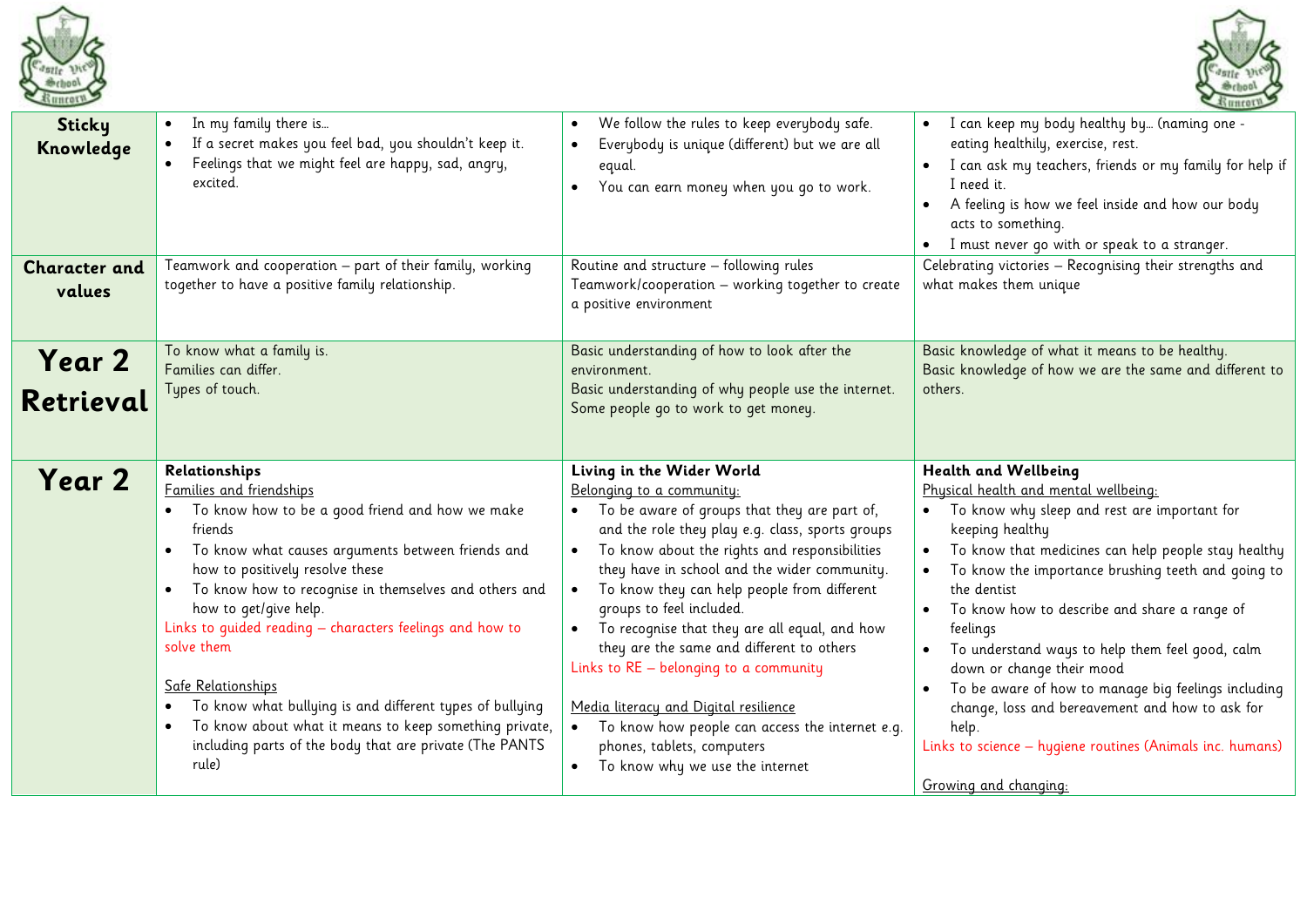



|                                | To know about the difference between happy surprises<br>and secrets that make them feel uncomfortable and how<br>to get help<br>To know how to resist pressure to do something that<br>$\bullet$<br>feels uncomfortable<br>To know how to ask for help if they feel unsafe or<br>$\bullet$<br>worried and what vocabulary to use<br>Respecting ourselves and others<br>. To know what they have in common/how they differ<br>from others<br>To know how to play and work cooperatively in different<br>groups and situations<br>To know how to share their ideas and listen to others | To recognise that some content on the internet<br>is factual and some is for entertainment e.g.<br>news, games, videos<br>To know that information online might not<br>always be true<br>Links to computing - Online safety<br>Money and work<br>To know what money is and its different forms<br>To know how money can be kept and looked<br>after<br>To understand that people are paid money for<br>the job they do<br>To know how to recognise the difference<br>between needs and wants<br>Links to maths - money | To know about the human life cycle and how people<br>grow from young to old<br>To identify and name the main parts of the body<br>including external genitalia (e.g vagina, penis)<br>To prepare to move to a new class and setting goals<br>for next year<br>Links to History - Old to new<br>Keeping Safe<br>To know how to recognise risk in everyday<br>situations, e.g. road, water and rail safety, medicines<br>To know how to help keep themselves safe at home<br>in relation to electrical appliances, fire safety and<br>medicines/household products<br>To know how to get help in an emergency, including<br>how to dial 999 and what to say<br>Safety Central trip |
|--------------------------------|---------------------------------------------------------------------------------------------------------------------------------------------------------------------------------------------------------------------------------------------------------------------------------------------------------------------------------------------------------------------------------------------------------------------------------------------------------------------------------------------------------------------------------------------------------------------------------------|------------------------------------------------------------------------------------------------------------------------------------------------------------------------------------------------------------------------------------------------------------------------------------------------------------------------------------------------------------------------------------------------------------------------------------------------------------------------------------------------------------------------|----------------------------------------------------------------------------------------------------------------------------------------------------------------------------------------------------------------------------------------------------------------------------------------------------------------------------------------------------------------------------------------------------------------------------------------------------------------------------------------------------------------------------------------------------------------------------------------------------------------------------------------------------------------------------------|
| Key<br>Vocabulary              | Arguments, fair/unfair, surprise, discussion, sharing,<br>similarities, differences, touch, acceptable/unacceptable,<br>bullying. uncomfortable, privacy, respect                                                                                                                                                                                                                                                                                                                                                                                                                     | Responsibilities, needs, community, saving,<br>individual, unique, help, emergency.                                                                                                                                                                                                                                                                                                                                                                                                                                    | Health, wellbeing, physical activity, hygiene,<br>achievements, strengths, penis, vagina, gender, safety,<br>hazard, emergency, angry, nervous anxious                                                                                                                                                                                                                                                                                                                                                                                                                                                                                                                           |
| <b>Sticky</b><br>Knowledge     | Bullying is (repeatedly being mean to the same person<br>on purpose).<br>We need to say no to something if we don't feel<br>safe/comfortable.<br>Boys and girls can like the same things.                                                                                                                                                                                                                                                                                                                                                                                             | I belong to my ___ community.<br>We should make everybody feel included.<br>Not everything on the internet is real.                                                                                                                                                                                                                                                                                                                                                                                                    | A vagina is a girl's private area.<br>A penis is a boy's private area.<br>You call 999 in a serious emergency.                                                                                                                                                                                                                                                                                                                                                                                                                                                                                                                                                                   |
| <b>Character and</b><br>values | Teamwork - working together to keep the peace within<br>friendship groups.<br>Respect - Ensuring that we show respect to others.                                                                                                                                                                                                                                                                                                                                                                                                                                                      | Thoughtfulness - thinking about others that are<br>alone/may not feel included and helping them.                                                                                                                                                                                                                                                                                                                                                                                                                       | Adaptability - learning how to act and adapt thinking in<br>different situations.<br>Routine and structure - To know the importance of<br>following a good routing for health (bedtimes etc)                                                                                                                                                                                                                                                                                                                                                                                                                                                                                     |
| Y3/4<br>Retrieval              | Basic understanding that families can differ.<br>Parts of their body that should stay private.<br>To understand the importance of listening to others.                                                                                                                                                                                                                                                                                                                                                                                                                                | To know which communities they belong to.<br>Not everything online is as it seems.<br>Different forms of money.                                                                                                                                                                                                                                                                                                                                                                                                        | To know what is important to keep us healthy.<br>To know the proper names for their private parts.<br>To know how to get help in an emergency.                                                                                                                                                                                                                                                                                                                                                                                                                                                                                                                                   |
|                                |                                                                                                                                                                                                                                                                                                                                                                                                                                                                                                                                                                                       |                                                                                                                                                                                                                                                                                                                                                                                                                                                                                                                        |                                                                                                                                                                                                                                                                                                                                                                                                                                                                                                                                                                                                                                                                                  |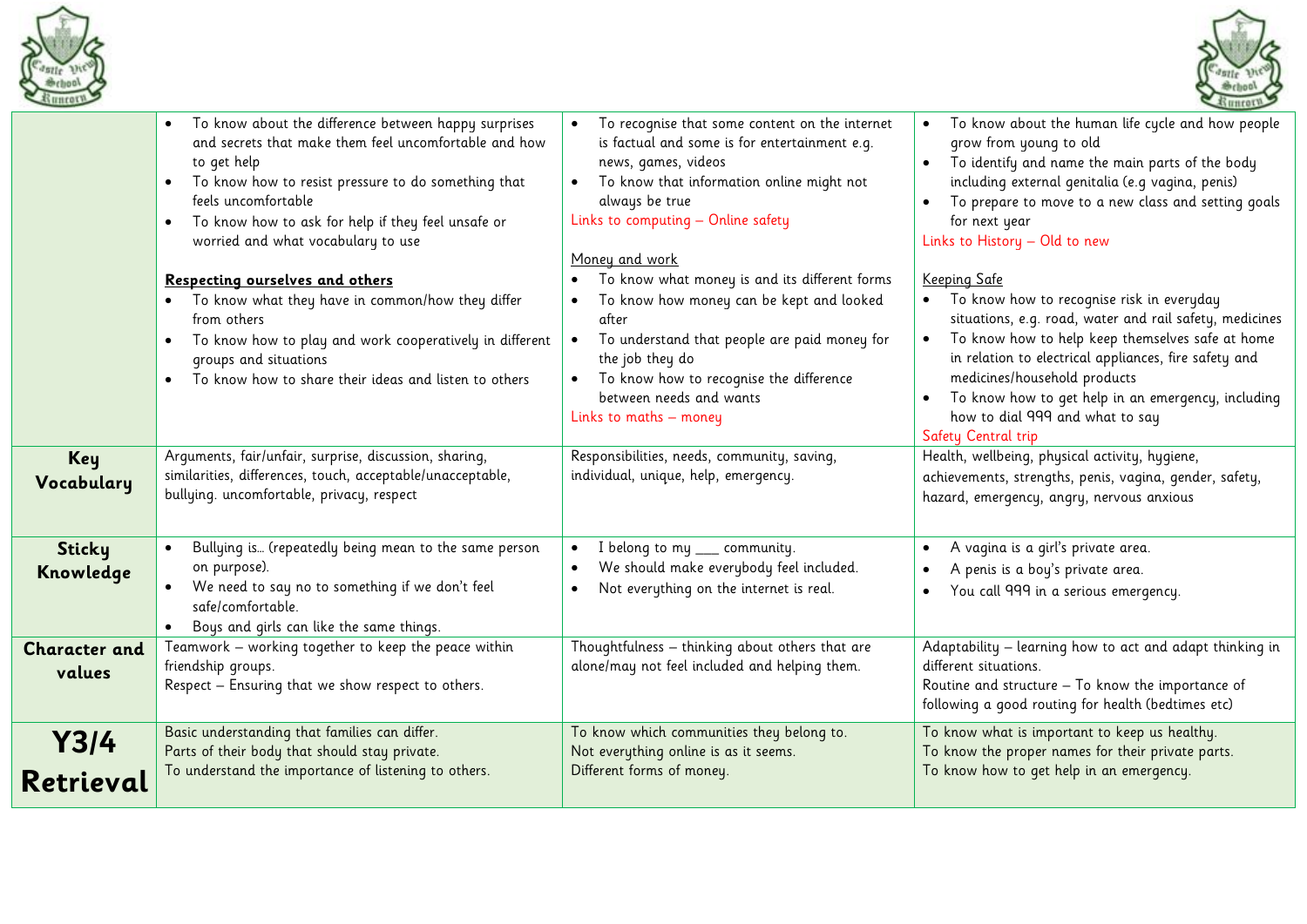



| Year 3/4 | Relationships                                                         | Belonging to a community                                     | Physical Health and Mental Wellbeing                                                      |
|----------|-----------------------------------------------------------------------|--------------------------------------------------------------|-------------------------------------------------------------------------------------------|
|          | Families and friendships                                              | • To know the importance of abiding by the law               | To know that our daily choices can affect our health                                      |
|          | To recognise and respect that there are different types of            | and what might happen if laws are broken.                    | (e.g. in relation to food, sleep, exercise)                                               |
|          | families.                                                             | To know everybody has human rights (inc.<br>$\bullet$        | To know that habits (in relation to health) can be                                        |
|          | To know the positive aspects of being part of a family,<br>$\bullet$  | children).                                                   | maintained, changed or stopped                                                            |
|          | such as spending time together and caring for each other              | To recognise the communities they belong to<br>$\bullet$     | To understand what good physical health means.<br>$\bullet$                               |
|          | To know what to do if family relationships are making<br>$\bullet$    | To know about people that help the local                     | To know how to maintain oral hygiene and dental                                           |
|          | them feel unhappy or unsafe                                           | community (Four estates)                                     | health.                                                                                   |
|          | To know that knowing someone online is different from<br>$\bullet$    | To know how to show compassion to people in<br>$\bullet$     | To know that exercise has a positive effect on mental<br>$\bullet$                        |
|          | knowing someone face to face.                                         | need                                                         | and physical health                                                                       |
|          | To know what to do if they are worried about any<br>$\bullet$         | RE links - being part of a community and supporting          | To be aware of and know how people may express<br>$\bullet$                               |
|          | contact online.                                                       | their community                                              | their feelings e.g. words, actions, body language                                         |
|          |                                                                       |                                                              | PE links - Importance of exercise                                                         |
|          | Safe Relationships                                                    | Media literacy and digital resilience                        | Science links - healthy foods and dental hygiene                                          |
|          | To know what is appropriate to share with friends and<br>$\bullet$    | • To know that the internet can be used positively           | DT links - healthy food and nutrition.                                                    |
|          | social groups including online.                                       | for leisure, for school and for work                         |                                                                                           |
|          | To know about what privacy and personal boundaries<br>$\bullet$       | To evaluate whether a game/website is<br>$\bullet$           | Growing and changing                                                                      |
|          | are.                                                                  | appropriate for their age-group                              | To recognise their achievements and set personal                                          |
|          | To know the difference between playful teasing and<br>$\bullet$       | To know how to report something online<br>$\bullet$          | targets for the future.                                                                   |
|          | bullying.                                                             | To be aware that everything shared online has a<br>$\bullet$ | To know that everyone is unique and has valuable                                          |
|          | To know what to do if they witness or experience hurtful<br>$\bullet$ | digital footprint                                            | contributions to make                                                                     |
|          | behaviour.                                                            | To recognise what online adverts look like                   | To be aware of strategies to manage setbacks.<br>$\bullet$                                |
|          | To know when it is right/wrong to keep a secret.<br>$\bullet$         | To be aware that organisations can use personal              | To know how our bodies change as we grow up                                               |
|          |                                                                       | information to encourage people to buy things                | (grey hair, posture, wrinkles)                                                            |
|          | Respecting ourselves and others                                       | Computing links - Online safety, internet use                | To identify and name the main parts of the body<br>$\bullet$                              |
|          | To model respectful behaviour<br>$\bullet$                            |                                                              | including external genitalia (e.g. vulva, vagina, penis,                                  |
|          | To understand the importance of self-respect and their<br>$\bullet$   | Money and work                                               | testicles)                                                                                |
|          | right to be treated respectfully by others                            | • To know that people can have more than one                 |                                                                                           |
|          | To know the ways in which people show respect and<br>$\bullet$        | job at once or over their lifetime                           | Keeping safe:                                                                             |
|          | courtesy in different cultures and in wider society                   | • To know about the skills needed to do a job,               | To know the importance of rules for health and                                            |
|          | To recognise differences between people such as gender,<br>$\bullet$  | such as teamwork and decision-making                         | safety.                                                                                   |
|          | race, faith                                                           | To recognise their interests, skills and<br>$\bullet$        | To know how to help keep themselves safe in the                                           |
|          | To recognise what they have in common with others e.g.<br>$\bullet$   | achievements and how these might link to future              | local environment e.g. road, water, firework safety                                       |
|          | shared values, likes and dislikes, aspirations                        | jobs                                                         | To know how to respond in an emergency and how<br>to contact different emergency services |
|          |                                                                       |                                                              |                                                                                           |
|          |                                                                       |                                                              |                                                                                           |
|          |                                                                       |                                                              |                                                                                           |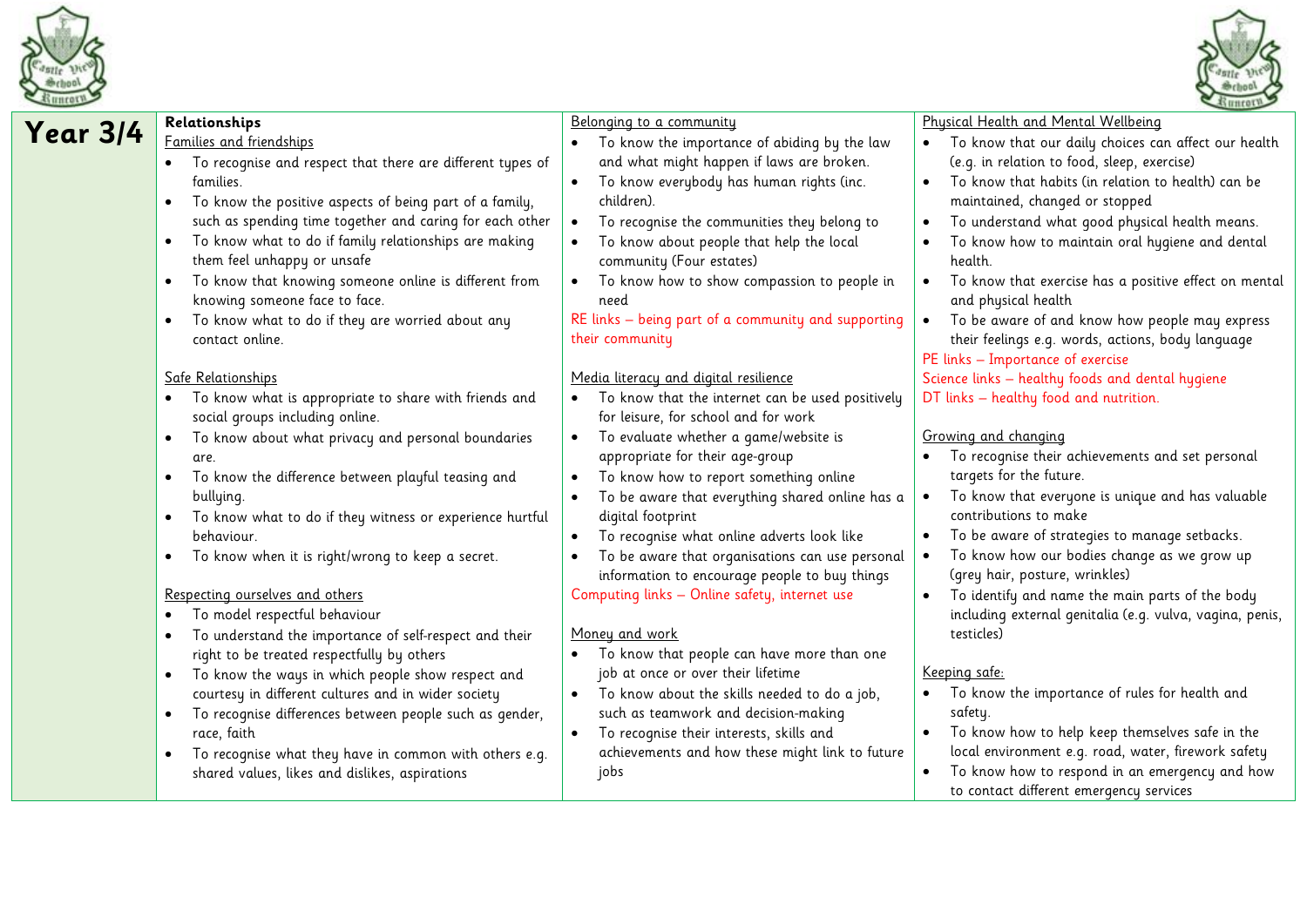



|                                |                                                                                                                                                                                                                                                                                                                                | To set goals that they would like to achieve this<br>$\bullet$<br>year e.g. learn a new hobby                                                                                                        | To know the importance of using medicines and<br>household products safely<br>To know that drugs common to everyday life can<br>affect health and wellbeing (e.g. cigarettes, vaping,<br>alcohol and medicines)                                                                                                                                              |
|--------------------------------|--------------------------------------------------------------------------------------------------------------------------------------------------------------------------------------------------------------------------------------------------------------------------------------------------------------------------------|------------------------------------------------------------------------------------------------------------------------------------------------------------------------------------------------------|--------------------------------------------------------------------------------------------------------------------------------------------------------------------------------------------------------------------------------------------------------------------------------------------------------------------------------------------------------------|
| Key<br>Vocabulary              | Confidential, keeping a secret, dares,<br>acceptable/unacceptable, physical contact, disputes, conflict,<br>respond,                                                                                                                                                                                                           | Law, human rights, local, compassion, age<br>restriction, parental quidance, achievements                                                                                                            | Balanced diet, healthy lifestyle, aspirations, media,<br>fantasy, reality, habits, drugs, tobacco                                                                                                                                                                                                                                                            |
| <b>Sticky</b><br>Knowledge     | People online may not always be who you think.<br>We should show respect to everybody. We are all equal.<br>Physical contact means touching. Some touch is<br>acceptable. Some touch is not.<br>There are lots of people living in the UK that are from<br>different countries and they have their own cultural<br>traditions. | If you break the law, you will get in trouble with<br>the police.<br>Things shared online have a digital footprint and<br>$\bullet$<br>can be out there forever.<br>My achievements are<br>$\bullet$ | A balanced lifestyle is having a balanced diet,<br>exercise and rest to keep you healthy and well.<br>You should talk to a teacher or trusted adult if you<br>feel unsafe at school.<br>Cigarettes and alcohol can have a negative affect on<br>health because they can cause diseases.<br>A habit is an action that you do a lot and it is hard<br>to stop. |
| <b>Character and</b><br>values | Respect - To show respect to families that are different from<br>their family.<br>Acceptance - understanding that others are different and<br>accepting differences.                                                                                                                                                           | Pride in work - Knowing what they want to be when<br>they're older and showing pride in the path they<br>need to take.<br>Empathy - showing compassion and empathy to<br>people in need.             | Responsibility - pride in self. Making the right lifestyle<br>choices.<br>Resilience – willingness to try – thinking of the future,<br>setting goals and targets.                                                                                                                                                                                            |
| <b>Year 4/5</b><br>Retrieval   | To know what privacy and their personal boundaries are.<br>To know that we must respect people from other cultures and<br>their differences.<br>To know what bullying is and the difference between playful<br>teasing.                                                                                                        | You can get in trouble with the police if you break<br>the law.<br>The four estates group has a foodbank that helps<br>people in our community.<br>People may have more than one job over the years. | The choices that we make each day can affect our health.<br>To know the main parts of the body including external<br>genitalia (e.g. vulva, vagina, penis, testicles)<br>Drugs common to everyday life can affect health.                                                                                                                                    |
| <b>Year 4/5</b>                | Relationships<br>Families and friendships<br>. To know what makes healthy friendships and<br>relationships and how to keep friendships healthy.<br>• To know how to help people feel included.                                                                                                                                 | Living in the Wider World<br>Belonging to a community:<br>To know the importance of protecting the<br>environment and how everyday actions can<br>either support or damage it                        | Health and wellbeing<br>Healthy lifestyles<br>To know about drugs that are common in everyday<br>life (medicines, caffeine, alcohol and tobacco)                                                                                                                                                                                                             |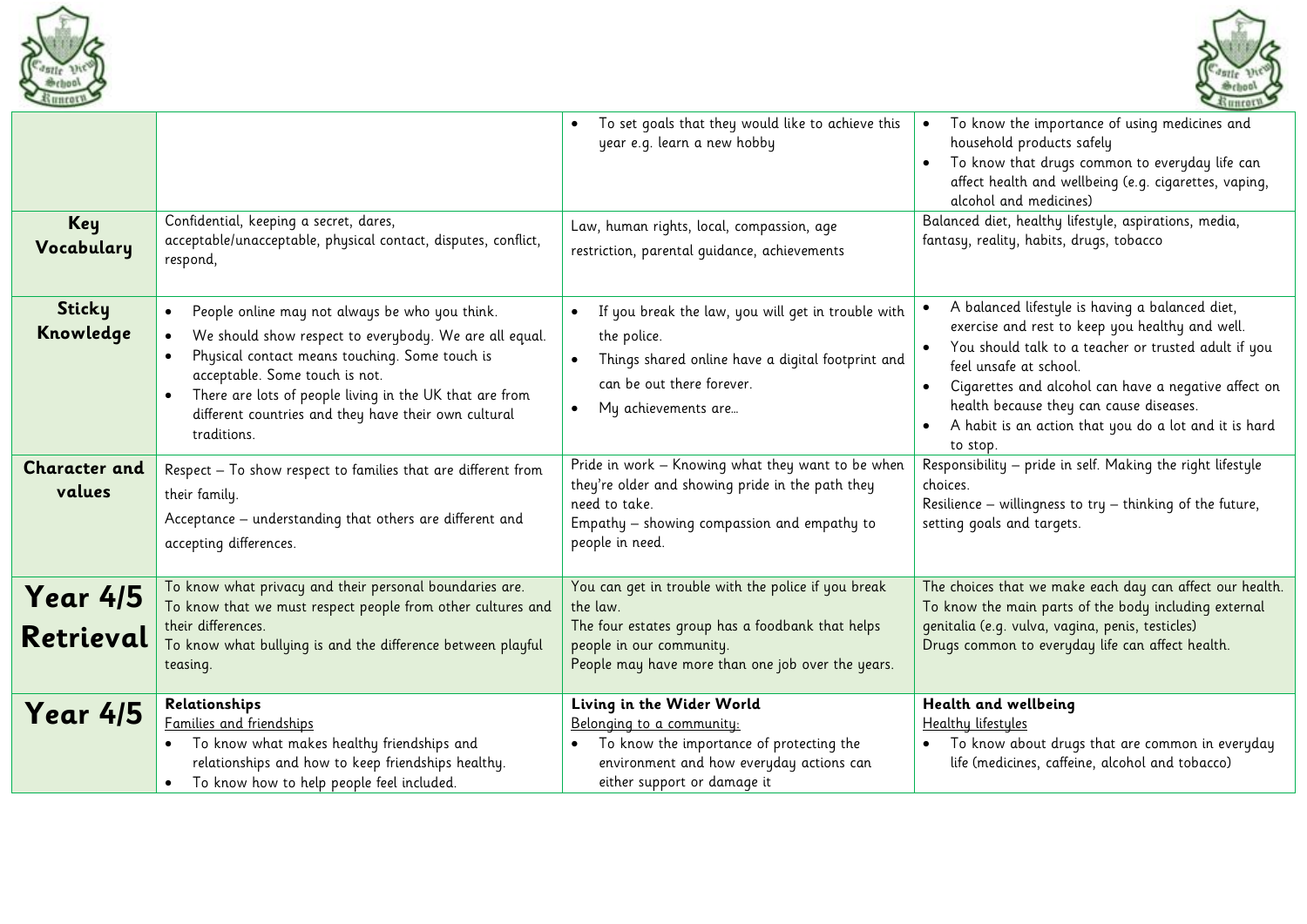



|                                                                                                                                                                                                                                                                                                                                                                                                                                                                                                                                                                                                                                                                                                                                                                                                                                                                                                                                                                                                                                                                                                                                                                                                                                                                                                                                                                    |                                                                                                                                                                                                                                                                                                                                                                                                                                                                                                                                                                                                                                                                                                                                                                                                                                                                                                                                                                                                                                                                                                                                                                                                                      | Runcern <sub>2</sub>                                                                                                                                                                                                                                                                                                                                                                                                                                                                                                                                                                                                                                                                                                                                                                                                                                                                                                                                                                                                                                                                                                                                                                                                                                                                                                                                                                     |
|--------------------------------------------------------------------------------------------------------------------------------------------------------------------------------------------------------------------------------------------------------------------------------------------------------------------------------------------------------------------------------------------------------------------------------------------------------------------------------------------------------------------------------------------------------------------------------------------------------------------------------------------------------------------------------------------------------------------------------------------------------------------------------------------------------------------------------------------------------------------------------------------------------------------------------------------------------------------------------------------------------------------------------------------------------------------------------------------------------------------------------------------------------------------------------------------------------------------------------------------------------------------------------------------------------------------------------------------------------------------|----------------------------------------------------------------------------------------------------------------------------------------------------------------------------------------------------------------------------------------------------------------------------------------------------------------------------------------------------------------------------------------------------------------------------------------------------------------------------------------------------------------------------------------------------------------------------------------------------------------------------------------------------------------------------------------------------------------------------------------------------------------------------------------------------------------------------------------------------------------------------------------------------------------------------------------------------------------------------------------------------------------------------------------------------------------------------------------------------------------------------------------------------------------------------------------------------------------------|------------------------------------------------------------------------------------------------------------------------------------------------------------------------------------------------------------------------------------------------------------------------------------------------------------------------------------------------------------------------------------------------------------------------------------------------------------------------------------------------------------------------------------------------------------------------------------------------------------------------------------------------------------------------------------------------------------------------------------------------------------------------------------------------------------------------------------------------------------------------------------------------------------------------------------------------------------------------------------------------------------------------------------------------------------------------------------------------------------------------------------------------------------------------------------------------------------------------------------------------------------------------------------------------------------------------------------------------------------------------------------------|
| To know about the impact of the need for peer approval<br>in different situations, including online<br>To know how to recognise if a relationship is making<br>them feel unsafe, worried, or uncomfortable.<br>Links with quided reading - characters and their behaviours.<br>Safe relationships<br>To identify what physical touch is acceptable,<br>unacceptable, wanted or unwanted in different situations<br>To know how to ask for, give and not give permission for<br>physical contact<br>To be aware of how it feels in a person's mind and body<br>$\bullet$<br>when they are uncomfortable<br>To know that it is never someone's fault if they have<br>$\bullet$<br>experienced unacceptable contact<br>To know how to respond to unwanted or unacceptable<br>physical contact<br>To be aware that no one should ask them to keep a<br>secret that makes them feel uncomfortable<br>To know who to tell if they are concerned about<br>unwanted physical contact<br>Respecting ourselves and others<br>To recognise that everyone should be treated equally<br>To know why it is important to listen and respond<br>respectfully to a wide range of people.<br>To know what discrimination means and different types<br>of discrimination e.g. racism, sexism, homophobia<br>To identify online bullying and discrimination and the<br>impact of this. | To know how money is spent and how it affects<br>the environment<br>To express their own opinions about their<br>$\bullet$<br>responsibility towards the environment<br>Media and digital literacy:<br>To identify different types of media and their<br>different purposes e.g. to entertain, inform,<br>persuade or advertise<br>$\bullet$<br>To begin to assess whether content online (e.g.<br>research, news, reviews, blogs) is based on fact,<br>opinion, or is biased<br>To know that some media and online content<br>$\bullet$<br>promote stereotypes<br>To know how to assess which search results are<br>$\bullet$<br>more reliable than others<br>To recognise unsafe or suspicious content online<br>Links to writing/quided reading - purpose of text.<br>Links to computing - data storage and usage.<br>Money and work<br>To identify jobs that they might like to do in the<br>future and how to get there<br>To know that you need ambition to achieve a<br>$\bullet$<br>future career<br>To know about what might influence decisions<br>$\bullet$<br>about a job (pay),<br>To be aware of the importance of diversity and<br>$\bullet$<br>inclusion to promote people's career<br>opportunities | To know infections spread and how this can be<br>$\bullet$<br>prevented<br>To know what positively and negatively affects<br>health and wellbeing (including mental and emotional<br>health)<br>To understand how to make informed choices that<br>$\bullet$<br>contribute to a 'balanced lifestyle'<br>To be aware of the benefits of being outdoors and in<br>$\bullet$<br>the sun for physical and mental health<br>To know how to stay safe in the sun.<br>$\bullet$<br>To know that some diseases can be prevented by<br>$\bullet$<br>vaccinations and immunisations<br>Links with PE - keeping fit and healthy<br>Links with science - balanced diet and healthy lifestyle<br>Growing and changing<br>To know the changes that happen at puberty<br>$\bullet$<br>To be aware of the importance of personal hygiene<br>routines during puberty.<br>To know how to identify external genitalia and<br>$\bullet$<br>reproductive organs<br>To know about personal identity and what<br>$\bullet$<br>contributes to it, including race, sex, gender, family,<br>faith, culture, hobbies, likes/dislikes<br>To be aware that for some people their gender<br>$\bullet$<br>identity does not correspond with their biological sex<br>To know how to recognise, respect and express their<br>$\bullet$<br>individuality and personal qualities<br>Links with Science - changes at puberty |
| To know how to report discrimination online.<br>Links with computing - E-safety<br>Links with RE -                                                                                                                                                                                                                                                                                                                                                                                                                                                                                                                                                                                                                                                                                                                                                                                                                                                                                                                                                                                                                                                                                                                                                                                                                                                                 | To know about stereotypes in careers e.g.<br>women in STEM<br>Links to Science - Research (famous females in<br>STEM)                                                                                                                                                                                                                                                                                                                                                                                                                                                                                                                                                                                                                                                                                                                                                                                                                                                                                                                                                                                                                                                                                                | Keeping safe<br>To know how to keep safe in the local environment.<br>To differentiate between positive risk taking (e.g.<br>$\bullet$<br>trying a challenging new sport) and dangerous<br>behaviour                                                                                                                                                                                                                                                                                                                                                                                                                                                                                                                                                                                                                                                                                                                                                                                                                                                                                                                                                                                                                                                                                                                                                                                     |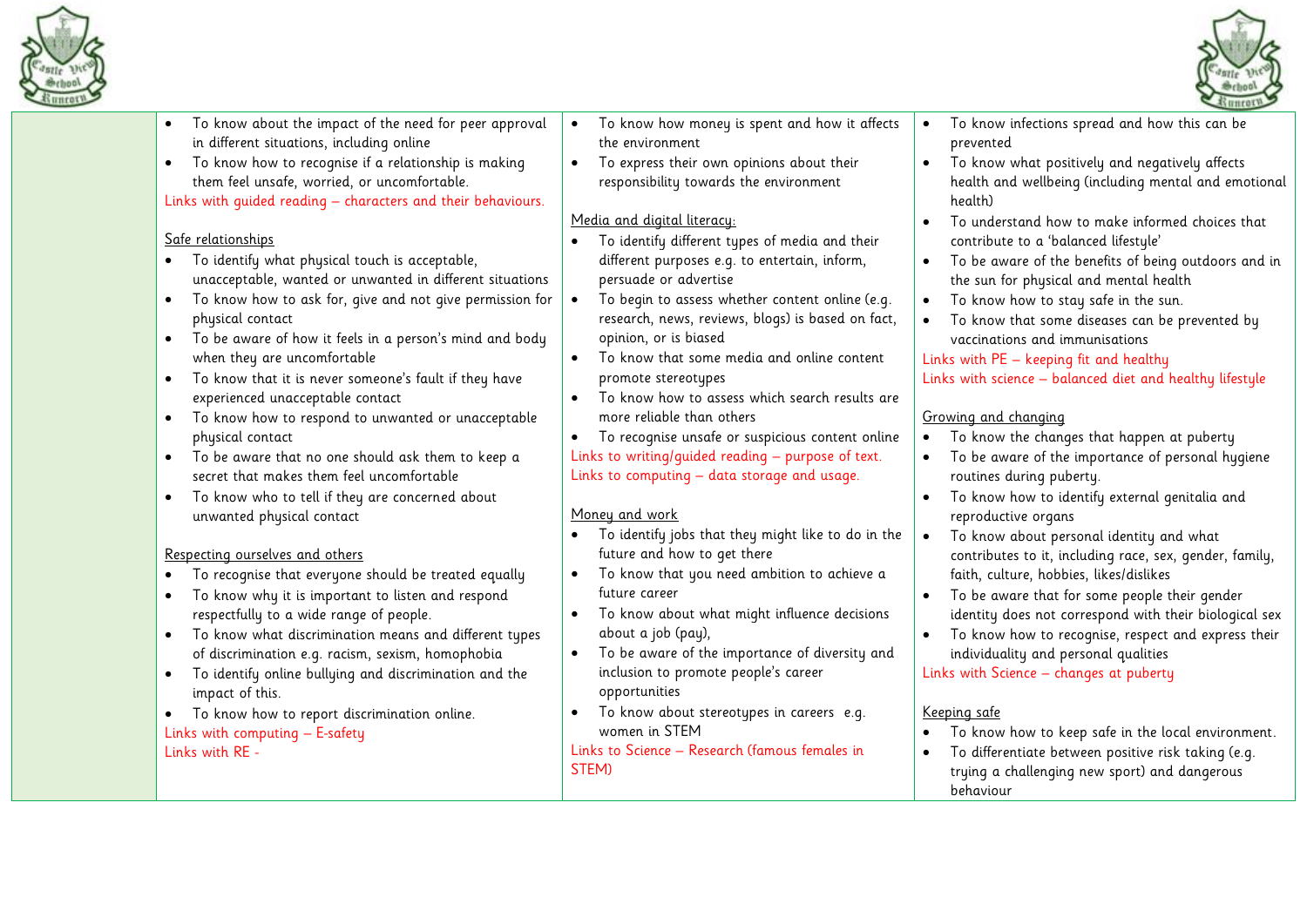



|                                |                                                                                                                                                                                                                                                                        |                                                                                                                                                                                                                                                      | To know how to deal with common injuries using<br>basic first aid techniques<br>To understand that female genital mutilation (FGM)<br>is physical abuse and is illegal. RHE<br>To understand about the importance of speaking out<br>about FGM.  |
|--------------------------------|------------------------------------------------------------------------------------------------------------------------------------------------------------------------------------------------------------------------------------------------------------------------|------------------------------------------------------------------------------------------------------------------------------------------------------------------------------------------------------------------------------------------------------|--------------------------------------------------------------------------------------------------------------------------------------------------------------------------------------------------------------------------------------------------|
| Key<br>Vocabulary              | Approval, unacceptable, consent, inclusion, peer approval,<br>unsafe, physical touch, permission, fault, discrimination,<br>sexism, homophobia.                                                                                                                        | Responsibility, persuade, advertise, fact, biased,<br>stereotypes, reliable, suspicious, ambition, career,<br>diversity.                                                                                                                             | Drugs, disease, immunisations, puberty, genetalia,<br>reproductive organs, race, gender, sex, first aid, FGM                                                                                                                                     |
| Sticky<br>Knowledge            | It is ok to say no.<br>If a relationship is making me feel negative, I need to<br>solve it or remove myself from it.<br>Everybody should be treated equally, no matter what<br>their gender/age/race/religion etc.                                                     | When I am older, I would like to be  and I will<br>$\bullet$<br>need to  to get there.<br>There are stereotypes in the workplace, for<br>example<br>The four estates food bank provides food to<br>people that need it in our local community.       | Some drugs are ok to take and are necessary for<br>health. Some drugs are against the law and can<br>damage health.<br>Puberty prepares our bodies for being adults, and<br>reproduction.<br>GM is illegal and it is abuse.                      |
| <b>Character and</b><br>values | Teamwork - Ensuring everybody is included.<br>Empathy - showing and acting upon empathy towards<br>others.                                                                                                                                                             | Willingness to try - showing ambition towards future<br>career.                                                                                                                                                                                      | Routine and structure - being conscientious their own<br>lifestyle. Making right choices<br>Expression - recognising and expressing their individual<br>qualities.                                                                               |
| <b>Year 5/6</b><br>Retrieval   | Understanding different types of discrimination e.g<br>racism, sexism, homophobia.<br>It is not the persons fault who may experience unwanted<br>physical touch.<br>How to report online negative behaviours.                                                          | Stereotypes in the workplace and reasons for<br>these.<br>Our everyday actions can damage the<br>environment.<br>Aware of different types of media and their<br>purpose.<br>You must have ambition and a want to work to<br>get the career you want. | Diseases can be prevented by vaccines and<br>immunisations.<br>FGM - what it is and that it is illegal/abuse.<br>Puberty prepares our bodies for adulthood and<br>reproduction.                                                                  |
| <b>Year 5/6</b>                | Relationships<br>Families and friendships<br>To know about different types of loving relationships<br>(friends, families, couples, marriage, civil partnership)<br>To know that people who love each other can be of any<br>gender, ethnicity or faith (right to love) | Living in the wider world<br>Belonging to a community:<br>To know the difference between and how to<br>$\bullet$<br>recognise prejudice and discrimination<br>To know how to safely respond to and challenge<br>discrimination                       | Health and Wellbeing<br>Physical Health and Mental Wellbeing<br>To know that mental health is just as important as<br>physical health<br>To know how negative experiences such as being<br>bullied or feeling lonely can affect mental wellbeing |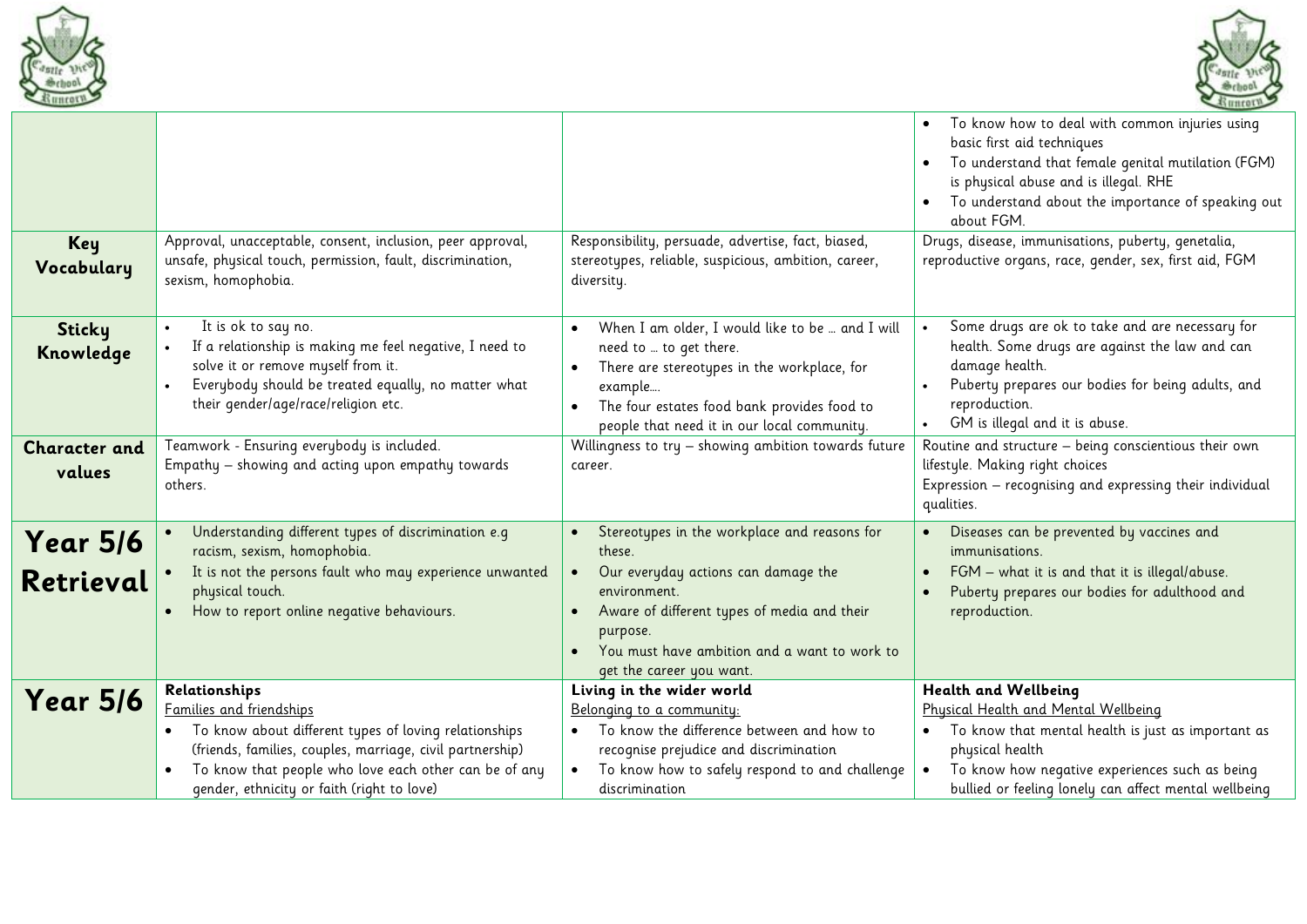

• To know ways in which couples show their love and



commitment to one another, including those who are not married or who live apart • To know what marriage and civil partnership mean e.g. a legal declaration of commitment made by two adults • To know that to force anyone into marriage is illegal and how to report/ask for help if they are worried. • To know what constitutes a positive, healthy/unhealthy relationship. Links with science – reproduction. Talks from the school nurse. Safe Relationships • To be aware of healthy and unhealthy friendships. • To build resilience and strategies to respond to pressure from friends • To know how to assess the risk of different 'challenges' and 'dares' • To know how to recognise and respond to pressure from others to do something that makes them uncomfortable. • To know how to get advice and report concerns about personal safety, including online • To know what consent means and how to give/not give permission in different situations Respecting ourselves and others • To know how to be a positive role model • To know how to discuss issues respectfully. To know how to listen to and respect other points of view. • To know how to constructively challenge points of view they disagree with. • To know ways to participate effectively in discussions online and manage conflict or disagreements. and the influence they have • To how stereotypes are perpetuated and how to challenge this Links with RE – stereotypes of people from other cultures. Links with guided reading – characters feelings. Media and Digital literacy: • To know how and why images online might be manipulated • To know the risks and benefits of social media • To know that social media sites have age restrictions and regulations for use • To know about sharing things online, including rules and laws relating to this • To know how to report inappropriate online content or contact • To know the importance of balancing time online with other activities to maintain health and wellbeing Links with computing – online safety and around social media. Sharing things online can be permanent. Moneu and work: • To know about value for money and how to judge if something is good value for money • To know how companies encourage customers to buy things and why it is important to be a critical consumer • To know how money can impact on a person's emotions, health and wellbeing • To know about risks associated with money, including debt, fraud and gambling ill-health and that difficulties can be resolved with help and support • To know positive strategies for managing feelings • To understand the importance of asking for support from a trusted adult • To know about the changes that may occur in life including death, and how these can cause conflicting feelings Growing and changing: • To understand the changes that happen at puberty (recap learning from year 4) RHE • To know about human reproduction in the context of the human lifecycle. RHE • To know key facts about the menstrual cycle and menstrual wellbeing, erections and wet dreams (School nurse) • To know how a baby is made and how it grows. RHE • To know about roles and responsibilities of parents and carers. • To know that pregnancy can be prevented with contraception. • To know about what being more independent might be like, including how it may feel • To know about the transition to secondary school and how this may affect their feelings Links with science – reproduction within animals and humans Keeping Safe: • To understand about independence, increased responsibility and keeping safe. **RHE**

• To recognise stereotypes in different contexts